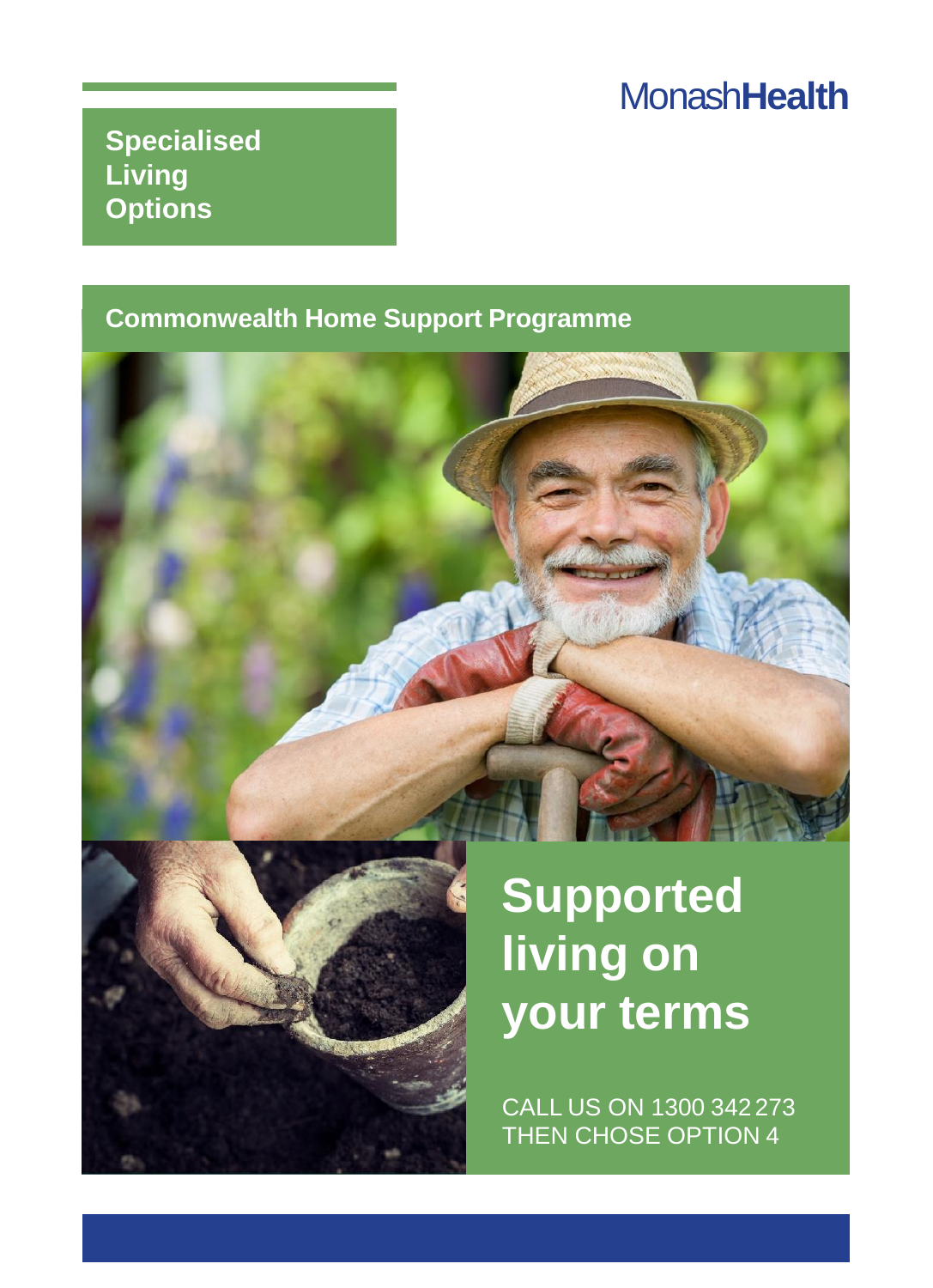## **For you**

We understand your independence is important to you. We know how much you value living a fulfilling life in your own home and community. Our Commonwealth Home Support Programme can help to help you stay independent and strong at home, on your terms.

Help to keep you safe at home is different for everyone so tell us about what you need. A little help managing a health condition, getting fit or keeping social, is only a phone call away. Our experienced health professionals can also provide care for a wide range of healthneeds.

When you get in touch, one Care Manager will become your contact and guide you through the aged care system. Not sure what you need, our care team are here for you. We understand your needs, will discuss your options and create a flexible plan that works for you now and into thefuture.

**Call 1300 342 273 then choose option 4**

# **For your carer**

We get it, life is busy and sometimes all you need is some advice or a short break. We have a range of services to help you get the care and support you need to enable your loved one to stay at home. If you are caring for an older person who is frail, living with dementia, a disability or ill-health, we are here to help.

We are here to guide you through service options; obtain referrals to health professionals; and if required connect you with our coordinated careservices - health or residential.

**To get started, call us on 1300 342 273 then choose option 4.** If you are using the myagedcare.com website, look for Monash Health.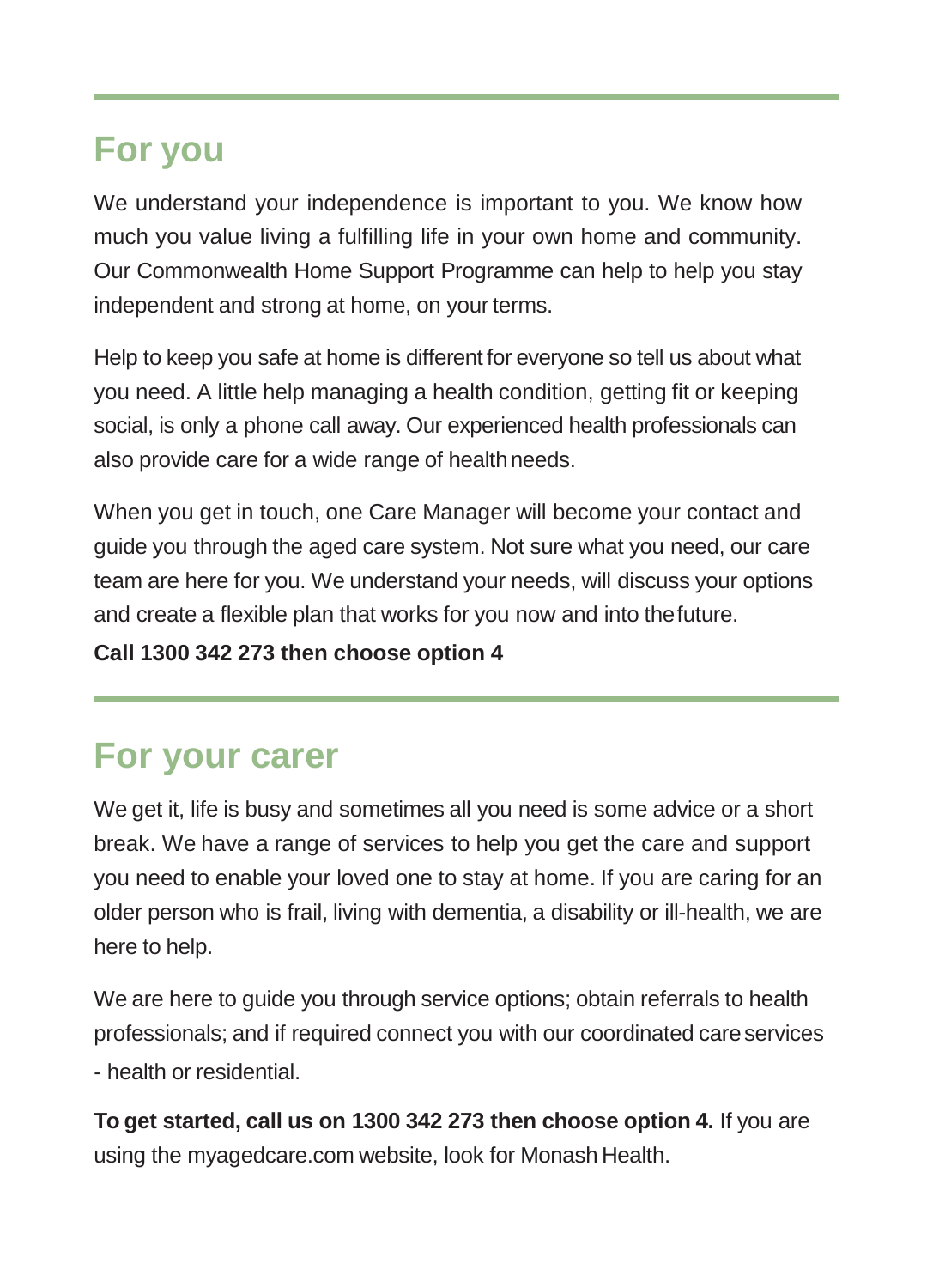### **About us**

Whatever your story, whatever your health needs, care with Monash Health means you have access to a range of services that are personalised to your needs.

Being the largest healthcare service in Victoria means Monash Health has the expertise to provide youwith all levels of care. Whether you need a little or a lot, we have youcovered.

- Care in your home
- Care in the community
- Care in our homes
- Care in our hospitals

At Monash Health, we believe everyone should be able to choose what care they have at home. Our experienced carers will personalise every little detail.

#### **Call us on 1300 342 273 then chose option 4**



**The Commonwealth Home Support Programme offers health professionals to help with:**

- **Active Living**
- Healthy Lifestyles
- Healthy body
- Healthy mind
- Healthy eating
- Staying safe and independent at home
- Arthritis and joint pain
- **Strength**
- Balance
- **Mobility**
- Recreation and Social activities